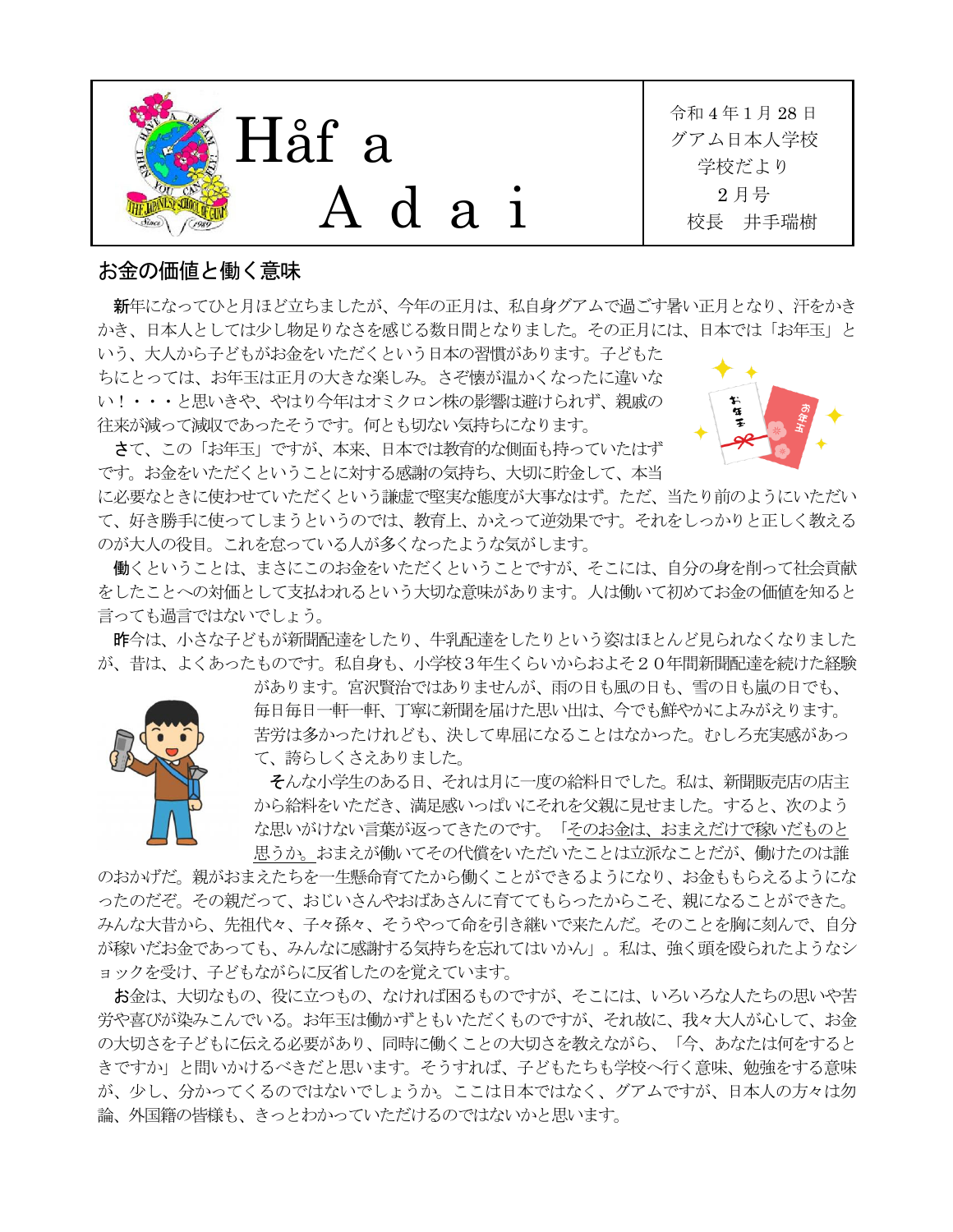

Letter of Japanese School of Guam February Issue Mizuki Ide Principal 1/28/2022

## The Value of Money and the Meaning of Work

This New Year's Day was a hot New Year's Day in Guam, and I spent a few days sweating and

feeling a little inadequate as a Japanese person. On New Year's Day, there is a Japanese

custom called "Otoshidama," in which children receive money from adults. For children, Otoshidama is a great joy. It must have warmed their pockets! ….. However, I heard that due to the spread of Omicron this year, the number of relatives coming and going decreased, so the amount of Otoshidama has decreased. It's a very sad feeling.



The "Otoshidama" originally had an educational aspect to it in Japan.

It is important to have a sense of gratitude for receiving money, and a humble and steady attitude to save it carefully and use it when it is really needed. However, it is counterproductive from an educational point of view to take money for granted and spend it as their please. It is the role of adults to teach this properly and firmly. I feel that many people are failing to do so.

Working is exactly what it means to receive money, but there is an important meaning to it,

which is to be paid as compensation for contributing to society desperately. It would not be an exaggeration to say that people only understand the value of money when they work.

Nowadays, it is rare to see small children delivering newspapers or milk, but in the past, it

was quite common. I myself had the experience of delivering newspapers for about 20 years, starting from the third grade of elementary school. The memories of carefully delivering



newspapers door to door, day after day, rain or wind, snow or storm like "Kenji Miyazawa" still vividly come back to me. It was a lot of hard work, but I was never demeaned. In fact, I felt fulfilled and even proud.

One day in elementary school, it was the monthly payday. I received my

paycheck from the owner of the newsstand. I was so happy that I showed it to my father, who replied with the following unexpected words. "Do you think that money was earned by you alone? It's a great thing that you

worked and was paid for it, but why were you able to work? Your parents did their best to raise you so that you could work and earn money. Even your parents were able to become parents because they were raised by your grandparents. That's how everyone has passed on their lives from parents to children and from children to grandchildren. You must keep that in mind and remember to be grateful to everyone, even if it is the money you have earned. I remember being shocked as if I had been hit hard on the head, and even as a child, I felt remorse. <to the back>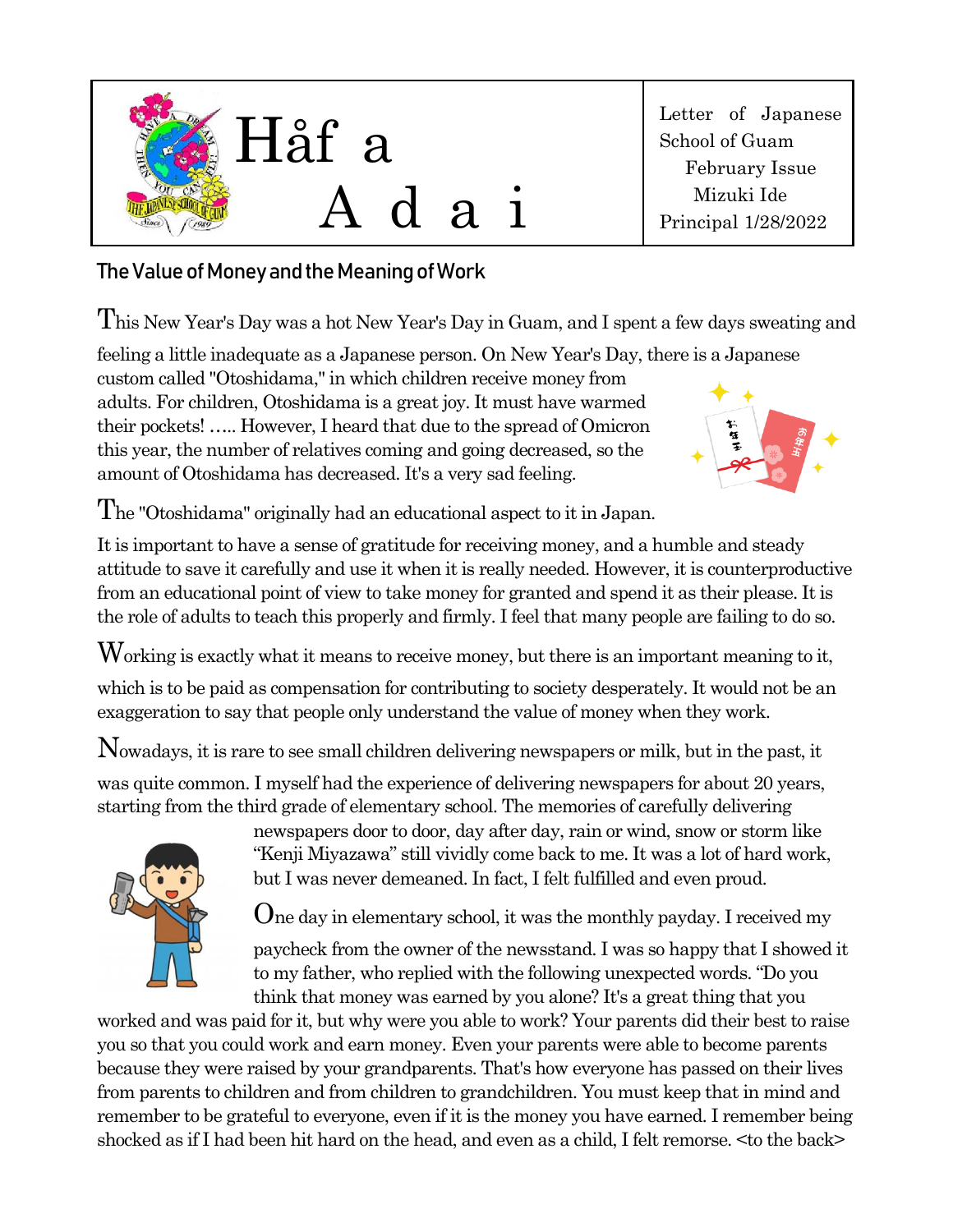Money is something important, something useful, and something we would be in trouble

without, but it is also imbued with the thoughts, hardships, and joys of many people. "Otoshidama" is something that we receive without having to work, and for this reason, I think we adults need to be mindful and convey the importance of money to our children, and at the same time, while teaching them the importance of working, we should ask them, "What should you do now? If we do this, I think children will understand the meaning of going to school and studying a little better. This is Guam, not Japan, but I am sure that not only Japanese people but also foreign nationals will understand it.